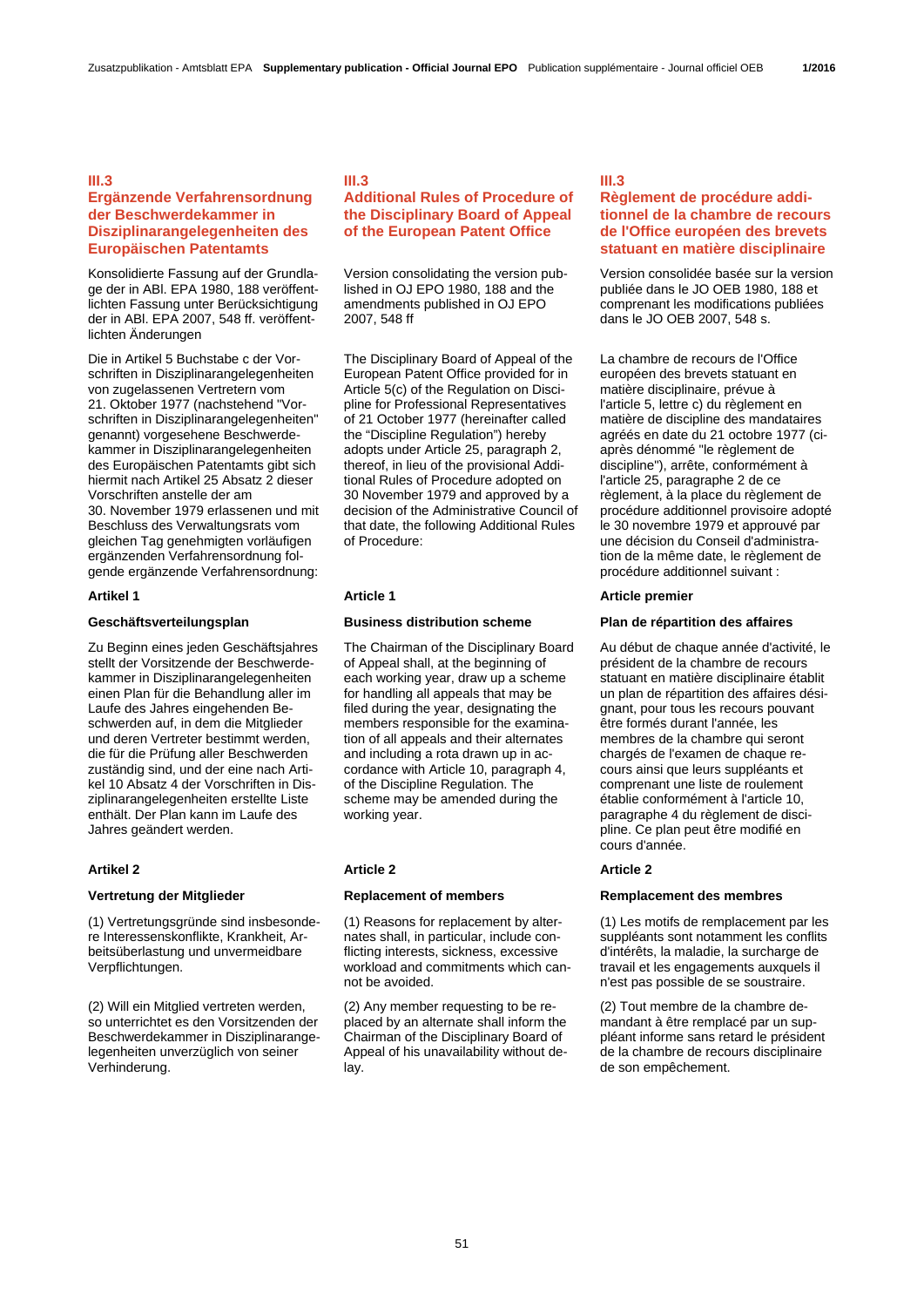(3)<sup>1</sup> Der Vorsitzende der Beschwerdekammer in Disziplinarangelegenheiten kann ein anderes rechtskundiges Mitglied der Beschwerdekammer in Disziplinarangelegenheiten nach Maßgabe des Geschäftsverteilungsplans vertretungsweise zum Vorsitzenden für eine bestimmte Beschwerde bestimmen.

### **Artikel 3 Article 3 Article 3**

# **Ausschließung und Ablehnung Exclusion and objection Récusation**

(1) Erhält die Beschwerdekammer in Disziplinarangelegenheiten von einem möglichen Ausschließungs- oder Ablehnungsgrund auf andere Weise als von dem Mitglied oder einem Beteiligten Kenntnis, so entscheidet die Beschwerdekammer in Disziplinarangelegenheiten ohne Mitwirkung des betroffenen Mitglieds. Bei dieser Entscheidung wird das betroffene Mitglied durch seinen Vertreter ersetzt.

(2) Das betroffene Mitglied wird aufgefordert, sich zu dem Ausschließungsgrund zu äußern.

(3) Vor der Entscheidung über die Ausschließung eines Mitglieds wird das Verfahren in der Sache nicht weitergeführt.

# **Der Geschäftsstellenbeamte The Registrar Le greffier**

Ein Geschäftsstellenbeamter der Beschwerdekammern des Europäischen Patentamts wird als Geschäftsstellenbeamter der Beschwerdekammer in Disziplinarangelegenheiten tätig. Ein weiterer Bediensteter des Europäischen Patentamts wird vom Vorsitzenden der Beschwerdekammer in Disziplinarangelegenheiten zum stellvertretenden Geschäftsstellenbeamten, der bei Verhinderung des Geschäftsstellenbeamten tätig wird, bestellt.

 $(3)^{1}$  The Chairman of the Disciplinary Board of Appeal may designate another legally qualified member of the Disciplinary Board of Appeal to replace him or her as Chairman in a particular appeal in accordance with the business distribution scheme.

 (1) If the Disciplinary Board of Appeal has knowledge of a possible reason for exclusion or objection which does not originate from the member himself or from any party to the proceedings, then the Disciplinary Board of Appeal shall decide as to the action to be taken without the participation of the member concerned. For the purpose of taking this decision, the member concerned shall be replaced by his alternate.

 (2) The member concerned shall be invited to present his comments as to whether there is a reason for exclusion.

 (3) Before a decision is taken on the exclusion of a member, there shall be no further proceedings in the case.

# **Artikel 4**<sup>2</sup> **Article 4**<sup>2</sup> **Article 4**<sup>2</sup>

A Registrar to the Boards of Appeal of the European Patent Office shall act as Registrar to the Disciplinary Board of Appeal. A further employee of the European Patent Office shall be appointed by the Chairman of the Disciplinary Board of Appeal to act as deputy Registrar where the Registrar is unable to act.

 $(3)^{1}$  Le président de la chambre de recours disciplinaire peut, conformément au plan de répartition des affaires, désigner un autre membre juriste de la chambre pour le remplacer dans un recours donné.

 (1) Si la chambre de recours statuant en matière disciplinaire a connaissance d'un motif de récusation éventuelle de l'un de ses membres autrement que par ce dernier ou par l'une des parties, elle statue sans la participation de l'intéressé. Lors de la prise de cette décision, celui-ci est remplacé par son suppléant.

 (2) Le membre intéressé est invité à donner son avis sur le motif de récusation allégué.

 (3) La procédure relative à l'affaire n'est pas poursuivie avant qu'une décision ait été prise au sujet de la récusation.

 Un greffier des chambres de recours de l'Office européen des brevets assume les fonctions de greffier de la chambre de recours statuant en matière disciplinaire. Le président de la chambre de recours statuant en matière disciplinaire désigne un autre agent de l'Office européen des brevets pour assumer les fonctions de suppléant du greffier si celui-ci a un empêchement.

<sup>1</sup> Hinzugefügt durch Beschluss der Beschwerdekammer in Disziplinarangelegenheiten vom 24. September 2007 und genehmigt durch Beschluss des Verwaltungsrats vom 25. Oktober 2007. Änderungen in Kraft getreten am 13. Dezember 2007.

<sup>2</sup> Geändert durch Beschluss der Beschwerdekammer in Disziplinarangelegenheiten vom 24. September 2007 und genehmigt durch Beschluss des Verwaltungsrats vom 25. Oktober 2007. Änderungen in Kraft getreten am 13. Dezember 2007.

<sup>1</sup> Added by decision of the Disciplinary Board of Appeal of 24 September 2007 and approved by decision of the Administrative Council of 25 October 2007. The amendments entered into force on 13 December 2007.

<sup>2</sup> Amended by decision of the Disciplinary Board of Appeal of 24 September 2007 and approved by decision of the Administrative Council of 25 October 2007. The amendments entered into force on 13 December 2007.

1 Inséré par décision de la chambre de recours disciplinaire du 24 septembre 2007 et approuvé par décision du Conseil d'administration du 25 octobre 2007. Les modifications sont entrées en vigueur le 13 décembre 2007.

<sup>2</sup> Modifié par décision de la chambre de recours disciplinaire du 24 septembre 2007 et approuvé par décision du Conseil d'administration du 25 octobre 2007. Les modifications sont entrées en vigueur le 13 décembre 2007.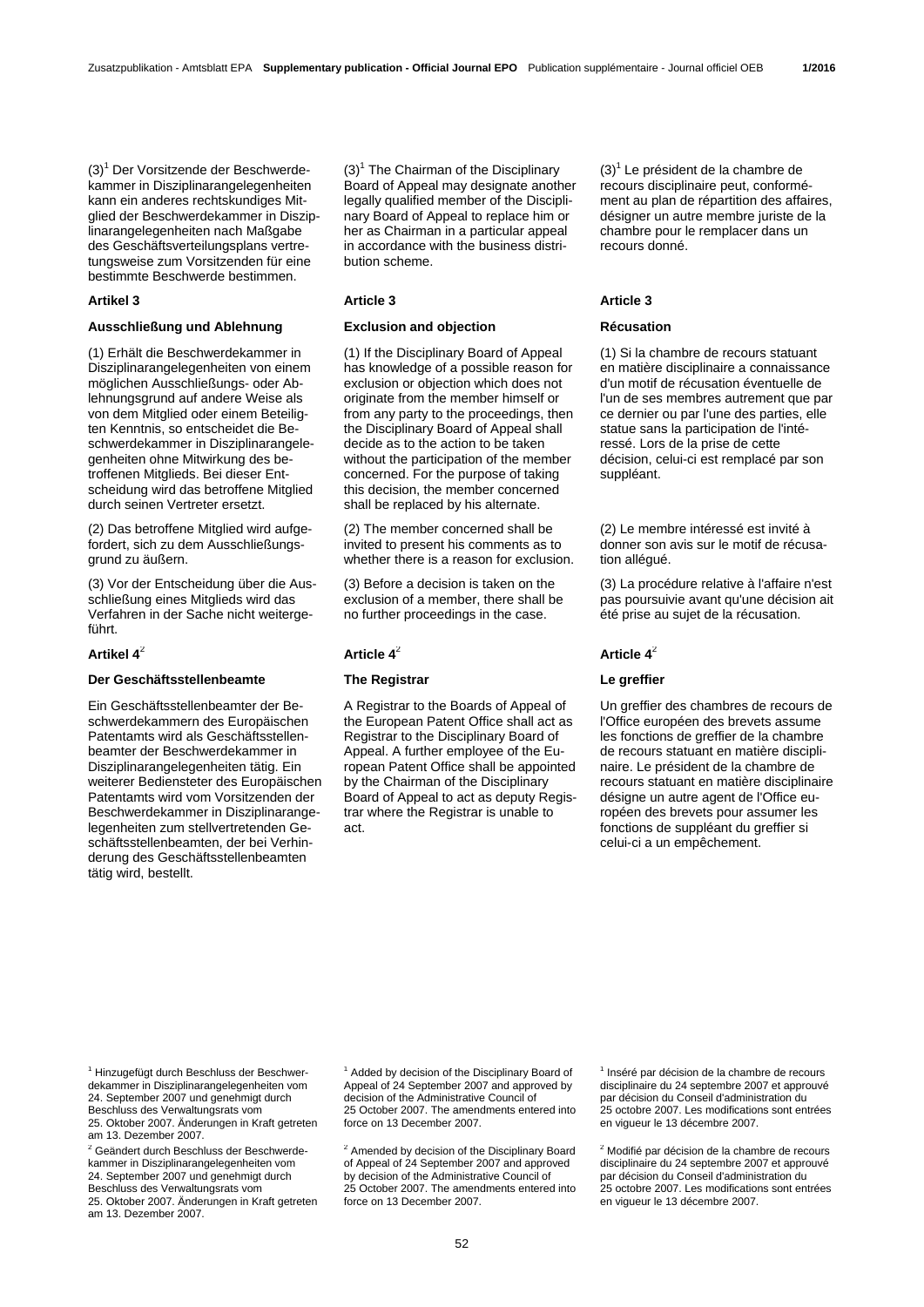# **Berichterstatter Rapporteurs Rapporteurs**

(1) Der Vorsitzende der Beschwerdekammer in Disziplinarangelegenheiten bestimmt für jede Beschwerde ein rechtskundiges Mitglied oder sich selbst als Berichterstatter.

(2) Der Berichterstatter kann Ermittlungen nach den Artikeln 15 und 25 Absatz 1 der Vorschriften in Disziplinarangelegenheiten durchführen; er entwirft Bescheide, führt sonstige Vorarbeiten durch und entwirft Entscheidungen.

(3) Die Entwürfe werden den anderen Mitgliedern der Beschwerdekammer in Disziplinarangelegenheiten vorgelegt, die sie genehmigen oder Änderungen vorschlagen. Kann nach diesem Verfahren keine Einigung erzielt werden, so tritt die Beschwerdekammer zur Beratung der endgültigen Fassung zusammen.

(4) Bescheide werden vom Berichterstatter im Auftrag der Beschwerdekammer in Disziplinarangelegenheiten unterzeichnet.

(5) Der Berichterstatter bereitet die Sitzungen und mündlichen Verhandlungen der Beschwerdekammer in Disziplinarangelegenheiten vor. Er stellt die Fragen zusammen, die einer Klärung bedürfen, und sendet erforderlichenfalls den Beteiligten einen diesbezüglichen Bescheid.

(6) Ist der Berichterstatter der Ansicht, dass seine Kenntnisse der Verfahrenssprache für die Abfassung von Bescheiden oder Entscheidungen nicht ausreichen, so kann er diese in einer anderen Amtssprache des Europäischen Patentamts entwerfen. Die Entwürfe werden vom Europäischen Patentamt in die Verfahrenssprache übersetzt; die Übersetzungen werden vom Berichterstatter oder von einem anderen Mitglied der Beschwerdekammer in Disziplinarangelegenheiten überprüft.

### **Artikel 5 Article 5 Article 5**

 (1) The Chairman of the Disciplinary Board of Appeal shall for each appeal designate a legally qualified member, or himself, as rapporteur.

 (2) The rapporteur may conduct preparatory inquiries in accordance with Articles 15 and 25, paragraph 1, of the Discipline Regulation; he shall prepare draft communications, carry out other preliminary work and draft decisions.

 (3) Draft communications and decisions shall be sent to the other members of the Disciplinary Board of Appeal, who shall either approve them or make suggestions for amendment. If no agreement can be reached by this means, the Board shall meet to decide jointly on the final text.

 (4) Communications shall be signed by the rapporteur on behalf of the Disciplinary Board of Appeal.

 (5) The rapporteur shall make the preparations for meetings of the Disciplinary Board of Appeal and for oral proceedings. He will set out the issues that need to be determined and, if necessary, will send a communication to the parties to this effect.

 (6) If the rapporteur considers that his knowledge of the language of the proceedings is insufficient for drafting communications or decisions, he may draft these in one of the other official languages of the European Patent Office. The drafts shall be translated by the European Patent Office into the language of the proceedings and the translations shall be checked by the rapporteur or by another member of the Disciplinary Board of Appeal.

 (1) Le président de la chambre désigne, pour chaque affaire, l'un des membres de cette chambre, ou lui-même, pour assumer les fonctions de rapporteur.

 (2) Le rapporteur peut procéder à une instruction en application des articles 15 et 25, paragraphe 1 du règlement de discipline ; il rédige les projets de notifications, procède à d'autres travaux préparatoires et rédige les projets de décisions.

 (3) Les projets de notifications et de décisions sont envoyés aux autres membres de la chambre, qui les approuvent ou proposent des modifications. Si cette procédure ne permet pas de parvenir à un accord, la chambre se réunit pour délibérer de la rédaction définitive.

 (4) Les notifications sont signées par le rapporteur au nom de la chambre.

 (5) Le rapporteur prépare les réunions de la chambre de recours statuant en matière disciplinaire et les procédures orales. Il indique les questions sur lesquelles il y a lieu de prendre une décision et, si nécessaire, il envoie une notification aux parties.

 (6) Si le rapporteur estime que sa connaissance de la langue de la procédure n'est pas suffisante pour rédiger des notifications et des décisions, il peut les rédiger dans une autre des langues officielles de l'Office européen des brevets. L'Office européen des brevets traduit les projets dans la langue de la procédure, et le rapporteur ou un autre membre de la chambre vérifie les traductions.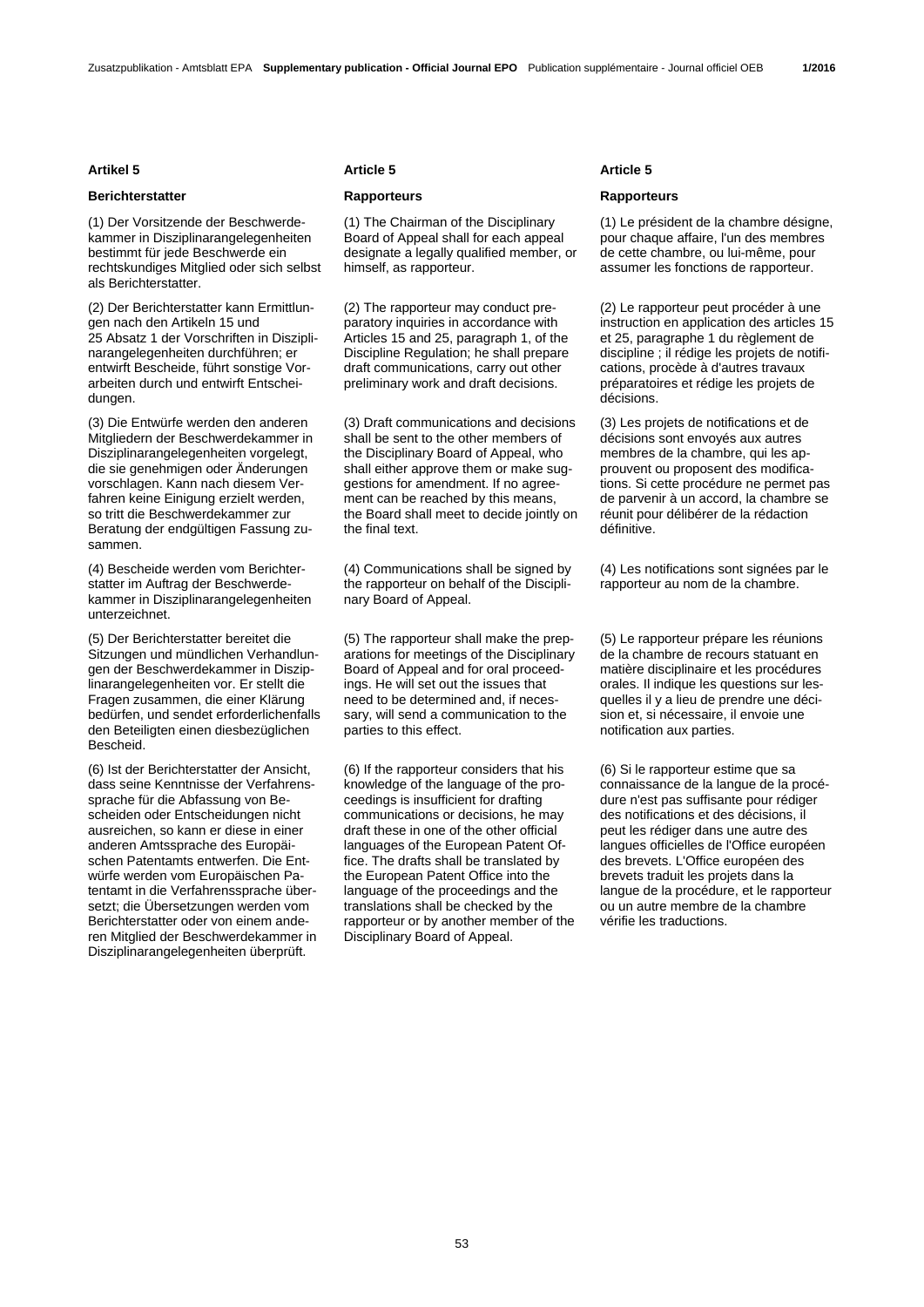# **Einlegung einer Beschwerde Filing of an appeal Dépôt d'un recours**

(1) Die Beschwerde hat Namen und Anschrift des Beschwerdeführers zu enthalten und die Entscheidung zu bezeichnen, gegen die Beschwerde eingelegt wird; des Weiteren ist anzugeben, gegen welche Teile der Entscheidung Beschwerde eingelegt wird oder ob gegen die gesamte Entscheidung Beschwerde eingelegt wird und welchen Antrag der Beschwerdeführer stellt. Sie ist von dem Beschwerdeführer oder seinem Vertreter zu unterzeichnen. Ist die Beschwerde von einem Vertreter unterzeichnet, so hat dieser die schriftliche Vollmacht des Beschwerdeführers vorzulegen.

(2)<sup>3</sup> Die Beschwerde sowie jede Beschwerdebegründung können durch Telefax eingereicht werden; innerhalb von zwei Wochen nach dessen Eingang ist jedoch ein unterzeichnetes Schriftstück, das den Inhalt der Beschwerde oder Beschwerdebegründung wiedergibt, nachzureichen.

### **Artikel 7 Article 7 Article 7**

# **Übermittlung von Beschwerdeunterlagen**

(1) Der Vorsitzende der Beschwerdekammer in Disziplinarangelegenheiten veranlasst die Übermittlung einer Kopie einer jeden von einem zugelassenen Vertreter eingereichten Beschwerde oder Beschwerdebegründung an den Präsidenten des Rates des Instituts der zugelassenen Vertreter und den Präsidenten des Europäischen Patentamts sowie an den Vorsitzenden des Disziplinarorgans, gegen dessen Entscheidung Beschwerde eingelegt worden ist.

(2) Der Präsident des Rates des Instituts der zugelassenen Vertreter und der Präsident des Europäischen Patentamts stellen sicher, dass eine Kopie einer jeden von ihnen eingereichten Beschwerde oder Beschwerdebegründung unmittelbar dem betroffenen zugelassenen Vertreter oder seinem Vertreter übermittelt wird.

### **Artikel 6 Article 6 Article 6**

 (1) A notice of appeal shall contain the name and address of the appellant and shall identify the decision appealed against and shall state which parts of the decision are appealed against or whether the whole decision is appealed against and the relief which the appellant seeks. It shall be signed by the appellant or by his representative. A representative signing a notice of appeal shall produce his written authorisation to act on behalf of the appellant.

 $(2)^3$  A notice of appeal and any written statement setting out the grounds of appeal may be filed by facsimile but a signed document reproducing the contents of every such notice and statement shall be filed within two weeks of the receipt of the facsimile.

### **Transmission of appeal documents Envoi de documents relatifs aux**

 (1) The Chairman of the Disciplinary Board of Appeal shall cause a copy of every notice of appeal and statement of grounds filed by a professional representative to be sent to the President of the Council of the Institute of Professional Representatives, the President of the European Patent Office and the Chairman of the Disciplinary Body against whose decision the appeal has been lodged.

 (2) The President of the Council of the Institute of Professional Representatives and the President of the European Patent Office respectively shall ensure that a copy of every notice of appeal and statement of grounds filed by him is sent direct to the professional representative concerned or to his representative.

 (1) L'acte de recours indique le nom et l'adresse de son auteur ainsi que les renseignements permettant d'identifier la décision visée par le recours ; il doit indiquer quelles parties de la décision font l'objet du recours ou s'il s'agit de l'ensemble de cette décision, et quelles sont les demandes présentées par l'auteur du recours. Il doit être signé par celui-ci ou par son représentant. Un représentant qui signe un acte de recours doit produire l'autorisation écrite d'agir au nom de l'auteur du recours.

 $(2)^3$  Les actes de recours et toutes déclarations écrites indiquant leurs motifs peuvent être déposés par téléfax ; un document signé reprenant le texte de chacun de ces actes et de chacune de ces déclarations doit toutefois être déposé dans les deux semaines suivant sa réception.

# **recours**

 (1) Le président de la chambre de recours statuant en matière disciplinaire fait parvenir une copie de tout acte de recours et de tout exposé des motifs déposés par un mandataire agréé au président du Conseil de l'Institut des mandataires agréés, au Président de l'Office européen des brevets et au président de l'instance disciplinaire dont la décision fait l'objet du recours.

 (2) Le président du Conseil de l'Institut des mandataires agréés et le Président de l'Office européen des brevets, chacun pour ce qui le concerne, font parvenir une copie de tout acte de recours et de tout exposé des motifs déposé par eux, directement au mandataire agréé concerné ou à son représentant.

<sup>3</sup> Geändert durch Beschluss der Beschwerdekammer in Disziplinarangelegenheiten vom 24. September 2007 und genehmigt durch Beschluss des Verwaltungsrats vom 25. Oktober 2007. Änderungen in Kraft getreten am 13. Dezember 2007.

<sup>3</sup> Amended by decision of the Disciplinary Board of Appeal of 24 September 2007 and approved by decision of the Administrative Council of 25 October 2007. The amendments entered into force on 13 December 2007.

3 Modifié par décision de la chambre de recours disciplinaire du 24 septembre 2007 et approuvé par décision du Conseil d'administration du 25 octobre 2007. Les modifications sont entrées en vigueur le 13 décembre 2007.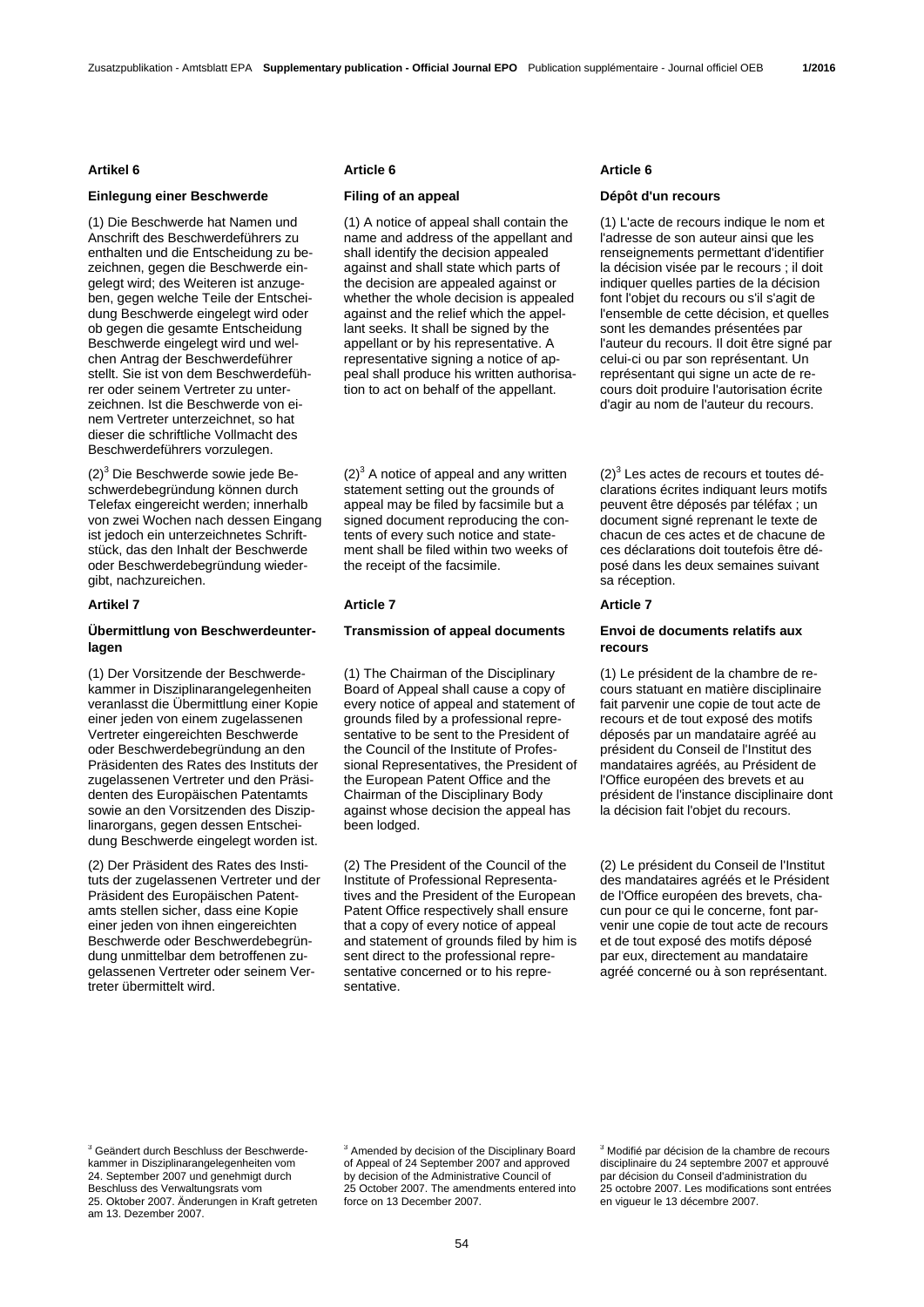(1)<sup>4</sup> Über eine mündliche Verhandlung oder Beweisaufnahme wird von dem Geschäftsstellenbeamten oder einem anderen, vom Vorsitzenden der Beschwerdekammer in Disziplinarangelegenheiten bestimmten Bediensteten des Europäischen Patentamts eine Niederschrift aufgenommen. Regel 124 EPÜ ist auf die Aufnahme der Niederschriften entsprechend anzuwenden.

(2) Der Vorsitzende der Beschwerdekammer in Disziplinarangelegenheiten kann anordnen, dass von einer mündlichen Beweisaufnahme oder mündlichen Erklärungen zusätzlich zur Niederschrift über diese Beweisaufnahme oder Erklärungen eine Tonbandaufnahme angefertigt wird.

(1)<sup>5</sup> Die Verfahrenssprache ist diejenige Amtssprache des Europäischen Patentamts, in der das Verfahren vor dem Disziplinarorgan stattgefunden hat, dessen Entscheidung angefochten wird; Regel 4 EPÜ ist jedoch auf Verfahren vor der Beschwerdekammer in Disziplinarangelegenheiten entsprechend anzuwenden.

(2) Ist eine mündliche Verhandlung vorgesehen und hat der betroffene zugelassene Vertreter mindestens zwei Wochen vor dem Termin der mündlichen Verhandlung beantragt, dass in seine eigene Sprache und aus dieser übersetzt wird, so sorgt der Vorsitzende der Beschwerdekammer für Übersetzung.

(3) Falls der betroffene zugelassene Vertreter einen entsprechenden Antrag stellt, erhält er Übersetzungen aller Unterlagen, die sich auf seinen Fall beziehen, in seiner eigenen Sprache und kann sich in seiner eigenen Sprache verteidigen.

### **Artikel 8 Article 8 Article 8**

 $(1)^4$  Minutes of oral proceedings and of the taking of evidence shall be drawn up by the Registrar or such other employee of the European Patent Office as the Chairman of the Disciplinary Board of Appeal may nominate. Rule 124 EPC shall apply mutatis mutandis to the taking of such minutes.

 (2) The Chairman of the Disciplinary Board of Appeal may direct that tape recordings of any oral evidence and of any oral statements may be made in addition to minutes of such evidence and statements.

### **Artikel 9 Article 9 Article 9**

# **Verfahrenssprache Language of the proceedings Langue de la procédure**

 $(1)^5$  The language of the proceedings shall be the official language of the European Patent Office in which the proceedings were conducted before the Disciplinary Body whose decision is appealed against but Rule 4 EPC shall apply mutatis mutandis to proceedings before the Disciplinary Board of Appeal.

 (2) If oral proceedings are to take place and, at least two weeks before the date laid down for such proceedings, the professional representative concerned requests interpretation into and from his own language, the Chairman of the Board shall make the necessary arrangements.

 (3) If the professional representative concerned so requires, he shall receive translations into his own language of all documents relating to his case and he may defend himself in his own language.

### **Niederschrift Minutes Minutes All Allen And Allen And Allen And Allen And Allen And Allen And Allen And Allen And Allen And Allen And Allen And Allen And Allen And Allen And Allen And Allen And Allen And Allen And Allen A**

(1)<sup>4</sup> Les procès-verbaux des procédures orales et des instructions sont établis par le greffier ou par tout autre agent de l'Office européen des brevets désigné par le président de la chambre. La règle 124 CBE s'applique à l'établissement de ces procès-verbaux.

 (2) Le président de la chambre peut prescrire l'enregistrement sur bande magnétique de toute déposition ou déclaration orales, en plus du procèsverbal relatif à ces dépositions ou déclarations.

(1)<sup>5</sup> La langue de la procédure est celle des langues officielles de l'Office européen des brevets dans laquelle la procédure s'est déroulée devant l'instance disciplinaire dont la décision fait l'objet du recours ; la règle 4 CBE s'applique toutefois à la procédure devant la chambre de recours statuant en matière disciplinaire.

 (2) Sur demande, le mandataire agréé concerné reçoit des traductions de tous les documents ayant trait à l'affaire dans sa propre langue, et il peut se défendre dans cette langue.

 (3) Si nécessaire, le président du conseil de discipline fait assurer l'interprétation lors des débats oraux, de l'instruction et des délibérations du conseil de discipline.

<sup>4</sup> Geändert durch Beschluss der Beschwerdekammer in Disziplinarangelegenheiten vom 24. September 2007 und genehmigt durch Beschluss des Verwaltungsrats vom 25. Oktober 2007. Änderungen in Kraft getreten am 13. Dezember 2007.

5 Geändert durch Beschluss der Beschwerdekammer in Disziplinarangelegenheiten vom 24. September 2007 und genehmigt durch Beschluss des Verwaltungsrats vom 25. Oktober 2007. Änderungen in Kraft getreten am 13. Dezember 2007.

4 Amended by decision of the Disciplinary Board of Appeal of 24 September 2007 and approved by decision of the Administrative Council of 25 October 2007. The amendments entered into force on 13 December 2007.

5 Amended by decision of the Disciplinary Board of Appeal of 24 September 2007 and approved by decision of the Administrative Council of 25 October 2007. The amendments entered into force on 13 December 2007.

4 Modifié par décision de la chambre de recours disciplinaire du 24 septembre 2007 et approuvé par décision du Conseil d'administration du 25 octobre 2007. Les modifications sont entrées en vigueur le 13 décembre 2007.

5 Modifié par décision de la chambre de recours disciplinaire du 24 septembre 2007 et approuvé par décision du Conseil d'administration du 25 octobre 2007. Les modifications sont entrées en vigueur le 13 décembre 2007.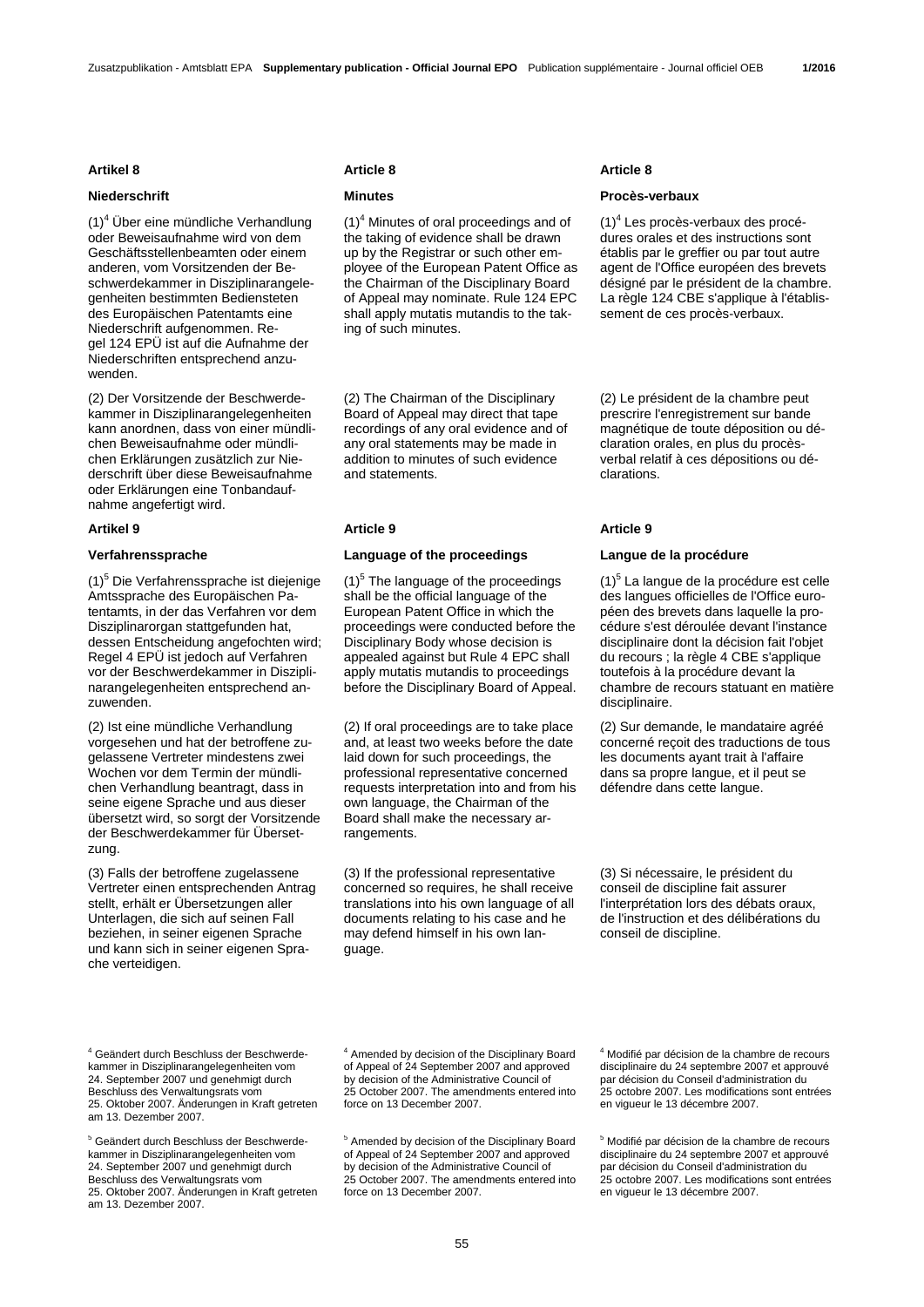# **Änderung in der Zusammensetzung der Beschwerdekammer**

(1) Ändert sich die Zusammensetzung der Beschwerdekammer in Disziplinarangelegenheiten nach einer mündlichen Verhandlung, so wird jeder Beteiligte unterrichtet, dass auf seinen Antrag eine erneute mündliche Verhandlung vor der Beschwerdekammer in Disziplinarangelegenheiten in ihrer neuen Zusammensetzung stattfindet. Eine erneute mündliche Verhandlung findet auch dann statt, wenn das neue Mitglied dies beantragt und die übrigen Mitglieder der Beschwerdekammer in Disziplinarangelegenheiten damit einverstanden sind.

(2) Das neue Mitglied ist an bereits getroffene Zwischenentscheidungen wie die übrigen Mitglieder gebunden.

(3)<sup>6</sup> Ist ein Mitglied der Beschwerdekammer nach einer Endentscheidung verhindert, so wird es nicht ersetzt. Ist der Vorsitzende verhindert, so unterzeichnet in seinem Auftrag das im Rahmen der Beschwerdekammer dienstältere rechtskundige Mitglied der Kammer, bei gleichem Dienstalter das ältere Mitglied.

### Artikel 11 **Article 11** Article 11 **Article 11** Article 11

### **Verbindung von Beschwerdeverfahren**

(1) Sind gegen eine Entscheidung mehrere Beschwerden eingelegt worden, so werden sie im selben Verfahren behandelt.

(2) Sind Beschwerden gegen verschiedene Entscheidungen eingelegt worden und ist für deren Behandlung die Beschwerdekammer in Disziplinarangelegenheiten in der gleichen Zusammensetzung zuständig, so kann die Beschwerdekammer diese Beschwerden mit Zustimmung der Beteiligten in einem gemeinsamen Verfahren behandeln.

# **Change in the composition of the Board**

 (1) If the composition of the Disciplinary Board of Appeal is changed after oral proceedings, each party concerned shall be informed that, at his request, fresh oral proceedings shall be held before the Disciplinary Board of Appeal in its new composition. Fresh oral proceedings shall also be held if so requested by the new member and if the other members of the Disciplinary Board of Appeal have given their agreement.

 (2) The new member shall be bound to the same extent as the other members by an interim decision which has already been taken.

 $(3)^6$  If, when the Board has already reached a final decision, a member of the Board is unable to act, he shall not be replaced by his alternate. If the Chairman is unable to act, the legally qualified member of the Board having the longer service on the Board or, in the case where members have the same length of service, the elder member, shall sign the decision on behalf of the Chairman.

### **Consolidation of appeal proceedings Jonction de procédures de recours**

 (1) If several appeals are filed from a decision, these appeals shall be considered in the same proceedings.

 (2) If appeals are filed from separate decisions and are designated to be considered by the Disciplinary Board of Appeal in a common composition, the Board may deal with these appeals in consolidated proceedings with the consent of the parties.

### **Artikel 10 Article 10 Article 10**

# **Modification de la composition de la chambre**

 (1) Si la composition de la chambre est modifiée après une procédure orale, chaque partie concernée est informée que, si elle le demande, une nouvelle procédure orale aura lieu devant la chambre, dans sa nouvelle composition. Une nouvelle procédure orale a également lieu à la demande du nouveau membre de la chambre si les autres membres sont d'accord.

 (2) Le nouveau membre de la chambre est lié au même titre que les autres par les décisions interlocutoires déjà prises.

 $(3)^6$  Si l'un des membres de la chambre a un empêchement alors que la chambre a déjà pris une décision finale, il n'est pas remplacé. S'il s'agit du président, la décision est signée, au lieu et place de celui-ci, par le juriste de la chambre le plus ancien ; à égalité d'ancienneté, c'est le plus âgé qui signe.

 (1) Si plusieurs recours ont été formés contre une décision, ils sont examinés au cours d'une même procédure.

 (2) Si des recours ont été formés contre différentes décisions et si tous ces recours doivent être examinés par une même formation de la chambre de recours statuant en matière disciplinaire, celle-ci peut, avec l'accord des parties, examiner ces recours au cours d'une procédure commune.

6 Geändert durch Beschluss der Beschwerdekammer in Disziplinarangelegenheiten vom 24. September 2007 und genehmigt durch Beschluss des Verwaltungsrats vom 25. Oktober 2007. Änderungen in Kraft getreten am 13. Dezember 2007

<sup>6</sup> The German paragraph (3) was amended by the decision of the Disciplinary Board of Appeal of 24 September 2007 and approved by decision of the Administrative Council of 25 October 2007. The amendments entered into force on 13 December 2007.

6 Le paragraphe (3) de la version allemande a été modifié par décision de la chambre de recours disciplinaire du 24 septembre 2007 et approuvé par décision du Conseil d'administration du 25 octobre 2007. Les modifications sont entrées en vigueur le 13 décembre 2007.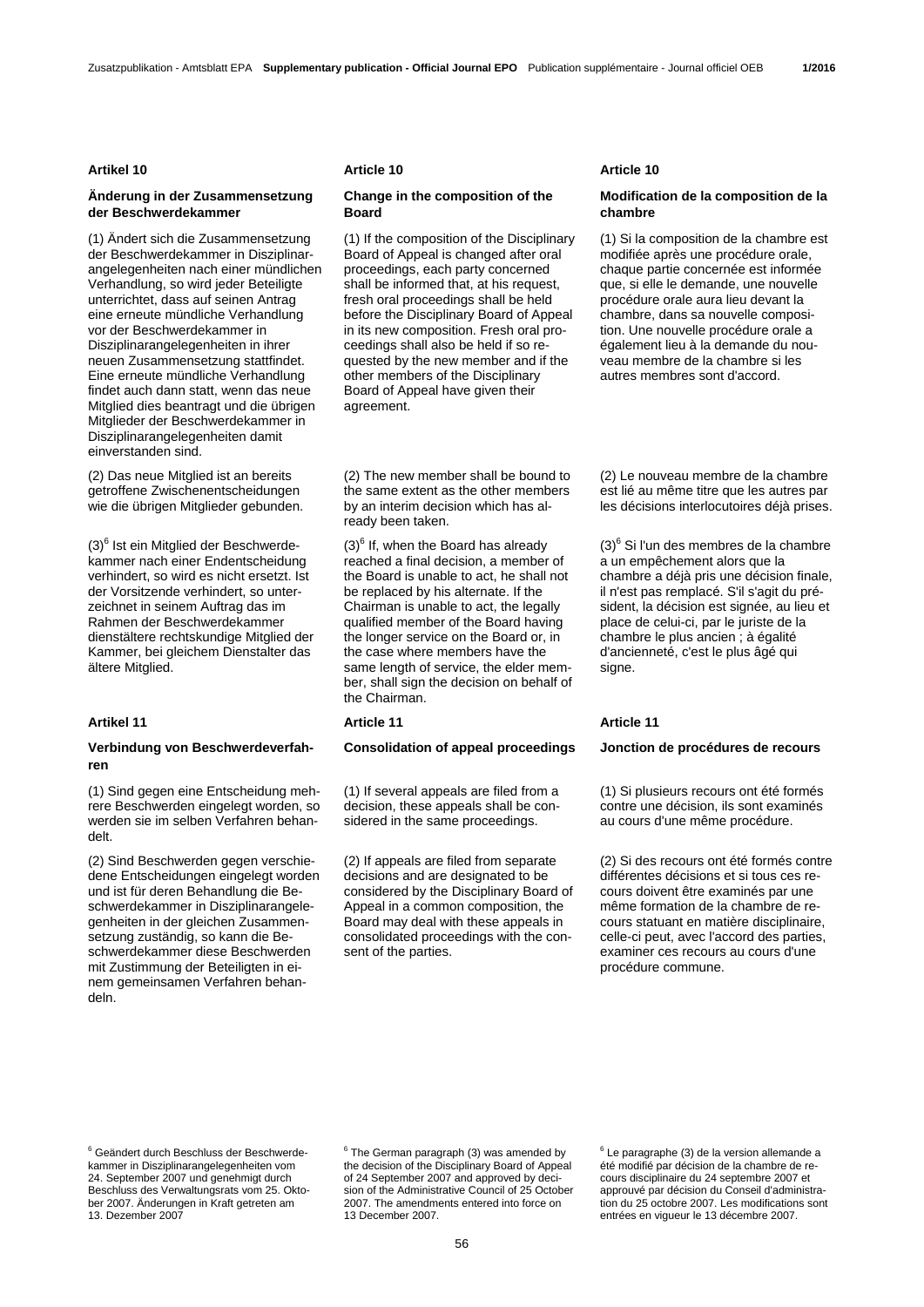# **Zurückverweisung an den Disziplinarrat oder den Disziplinarausschuss oder die Prüfungskommission**

Weist das Verfahren vor dem Disziplinarorgan, gegen dessen Entscheidung Beschwerde eingelegt worden ist, oder vor der Prüfungskommission wesentliche Mängel auf, so verweist die Beschwerdekammer in Disziplinarangelegenheiten die Angelegenheit an dieses Organ oder diese Kommission zurück, es sei denn, dass besondere Gründe gegen die Zurückverweisung sprechen.

# **Mündliche Verhandlung Oral proceedings Procédure orale**

(1) Ist eine mündliche Verhandlung vorgesehen, so bemüht sich die Beschwerdekammer in Disziplinarangelegenheiten darum, dass vor der mündlichen Verhandlung die erforderlichen Informationen und Unterlagen eingeholt werden.

(2) Die Beschwerdekammer kann der Ladung zur mündlichen Verhandlung eine Mitteilung beifügen, in der auf Punkte, die von besonderer Bedeutung zu sein scheinen, oder auf die Tatsache, dass bestimmte Fragen nicht mehr strittig zu sein scheinen, hingewiesen wird; die Mitteilung kann auch andere Bemerkungen enthalten, die es erleichtern, dass die mündliche Verhandlung auf das Wesentliche konzentriert wird.

(3) Findet eine mündliche Verhandlung statt, so bemüht sich die Beschwerdekammer darum, dass die Sache am Ende der mündlichen Verhandlung entscheidungsreif ist, sofern nicht besondere Umstände vorliegen.

### **Unterrichtung der Beteiligten Communications to the parties Information des parties**

Hält die Beschwerdekammer in Disziplinarangelegenheiten es für zweckmäßig, den Beteiligten ihre Ansicht über die Beurteilung sachlicher oder rechtlicher Fragen mitzuteilen, so hat das so zu geschehen, dass die Mitteilung nicht als bindend für die Beschwerdekammer verstanden werden kann.

# **Remission to the Disciplinary Committee or the Disciplinary Board or the Examination Board**

 If fundamental deficiencies are apparent in proceedings before the Disciplinary Body whose decision is under appeal or before the Examination Board, the Disciplinary Board of Appeal shall remit a case to that Body or Board, unless special reasons present themselves for doing otherwise.

 (1) If oral proceedings are to take place, the Disciplinary Board of Appeal shall endeavour to ensure that all relevant information and documents have been provided before the hearing.

 (2) The Board may send with the summons to oral proceedings a communication drawing attention to matters which seem to be of special significance, or to the fact that questions appear no longer to be contentious, or containing other observations that may help concentration on essentials during the oral proceedings.

 (3) If oral proceedings take place, the Board shall endeavour to ensure that each case is ready for decision at the conclusion of the oral proceedings, unless there are special reasons to the contrary.

### **Artikel 14 Article 14 Article 14**

 If, before a decision is taken, the Disciplinary Board of Appeal deems it expedient to communicate with the parties concerned regarding a possible appreciation of substantive or legal matters, such communication shall be made in such a way as not to imply that the Board is in any way bound by it.

### **Artikel 12 Article 12 Article 12**

# **Renvoi à la commission de discipline, au conseil de discipline ou au jury d'examen**

 Lorsque la procédure ayant eu lieu devant l'instance disciplinaire dont la décision fait l'objet d'un recours ou devant le jury d'examen est entachée de vices majeurs, la chambre de recours statuant en matière disciplinaire renvoie l'affaire à l'instance considérée ou au jury à moins qu'il n'existe des raisons particulières de procéder autrement.

### Artikel 13 **Article 13** Article 13 **Article 13** Article 13

 (1) En cas de procédure orale, la chambre s'efforce de faire en sorte que toutes les informations et tous les documents pertinents soient fournis avant l'audience.

 (2) En convoquant les parties à une procédure orale, la chambre peut leur notifier les points qui semblent avoir une importance particulière, le fait que certaines questions ne semblent plus être litigieuses, ou faire des observations pouvant aider à concentrer la procédure sur les points essentiels.

 (3) En cas de procédure orale, la chambre s'efforce de faire en sorte que chaque affaire examinée soit en état d'être conclue à la clôture de cette procédure, à moins que des raisons particulières ne s'y opposent.

 Si, avant d'avoir pris une décision, la chambre considère qu'il est souhaitable d'informer les parties concernées de la manière dont elle pourrait apprécier certaines questions de fait ou de droit, elle le fait de telle manière que cette indication ne puisse être interprétée comme pouvant la lier.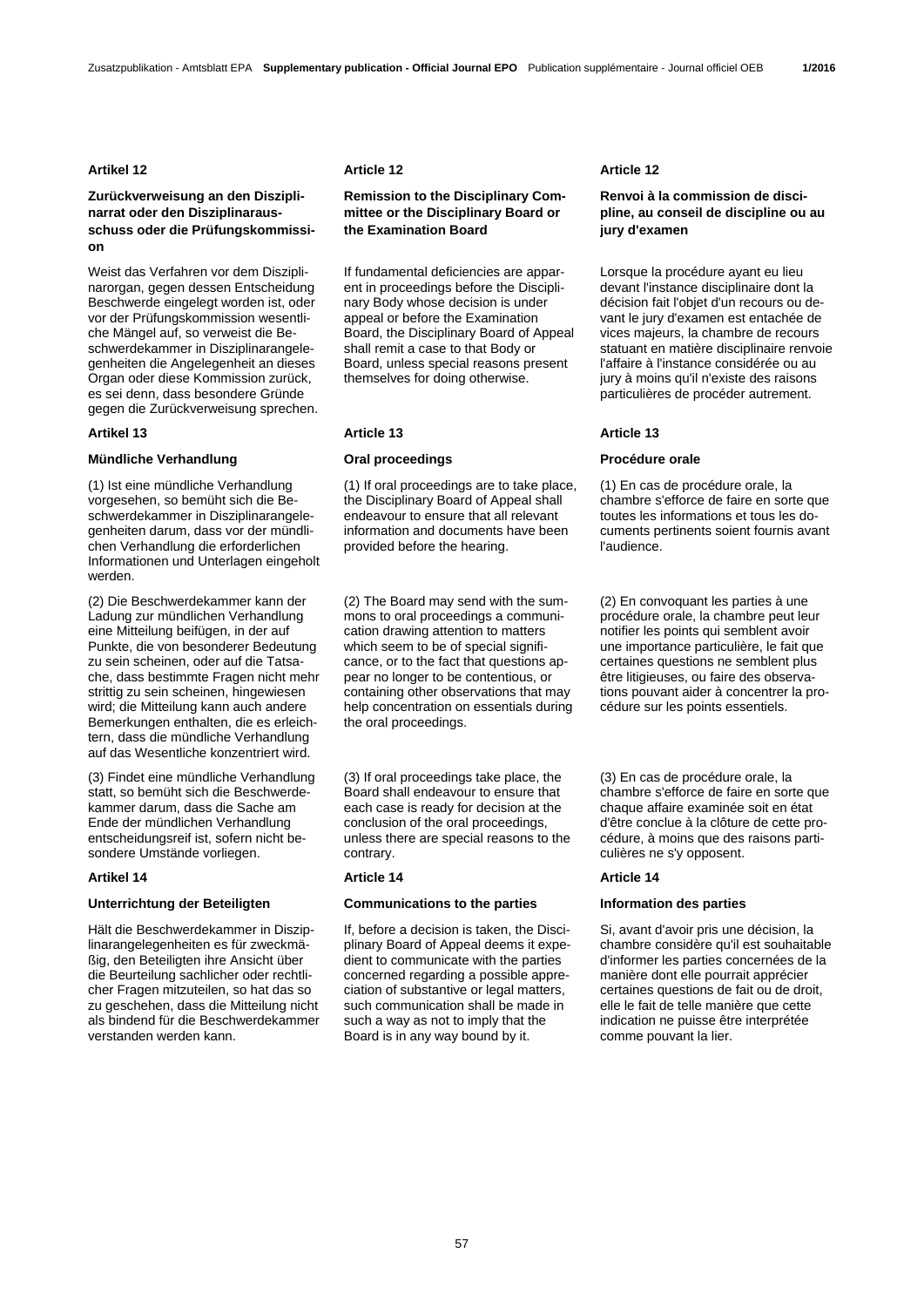Sind nicht alle Mitglieder der Beschwerdekammer in Disziplinarangelegenheiten der gleichen Ansicht über die zu treffende Entscheidung, so findet eine Beratung statt. Bei der Beratung der Beschwerdekammer dürfen mit Ausnahme des Geschäftsstellenbeamten und der gegebenenfalls nach Artikel 9 anwesenden Dolmetscher keine weiteren Personen zugegen sein.

### **Artikel 16 Article 16 Article 16**

# **Reihenfolge bei der Abstimmung Order of voting Ordre à suivre pour le vote**

(1) Bei der Beratung der Beschwerdekammer in Disziplinarangelegenheiten äußert zuerst der Berichterstatter und, wenn der Berichterstatter nicht der Vorsitzende ist, zuletzt der Vorsitzende seine Meinung.

 $(2)^7$  Die gleiche Reihenfolge gilt für Abstimmungen; auch wenn der Vorsitzende Berichterstatter ist, so stimmt er zuletzt ab. Stimmenthaltungen sind nicht zulässig.

### **Entscheidungen Decisions Décisions**

<sup>8</sup> Wird durch die Entscheidung nicht die Zurückweisung der Angelegenheit bestätigt oder die Angelegenheit nach Artikel 12 zurückverwiesen, so ist in der Entscheidung anzugeben, welche berufliche Regel verletzt und, gegebenenfalls, welche nach Artikel 4 Buchstabe c der Vorschriften über die Errichtung eines Instituts der beim Europäischen Patentamt zugelassenen Vertreter ausgesprochene Empfehlung nicht befolgt worden ist. Regel 102 EPÜ ist entsprechend anzuwenden.

### Artikel 15 **Article 15** Article 15 **Article 15** Article 15

# **Beratung vor der Entscheidung Deliberations preceding decisions Délibération avant décision**

 If the members of the Disciplinary Board of Appeal are not all of the same opinion, the Board shall meet to deliberate regarding the decision to be taken. No other person except the Registrar and any interpreters attending in accordance with Article 9 hereof may be present during deliberations of the Board.

 (1) During the deliberations between members of the Disciplinary Board of Appeal, the rapporteur's opinion shall be heard first and, if the rapporteur is not the Chairman, the Chairman's last.

 $(2)^7$  If voting is necessary, votes shall be taken in the same sequence; even if the Chairman is the rapporteur, he shall vote last. Abstentions shall not be permitted.

# **Article 17 Article 17 Article 17 Article 17 Article 17**

<sup>8</sup> Unless the effect of a decision is to uphold the dismissal of the matter or to remit the case as provided for in Article 12 hereof, the decision shall state which Rule of Professional Conduct has been violated and which, if any, recommendation made in accordance with Article 4, sub-paragraph (c), of the Regulation on the Establishment of an Institute of Professional Representatives before the European Patent Office, has not been observed. Rule 102 EPC shall apply mutatis mutandis.

 Si les membres de la chambre ne sont pas tous du même avis, ils se réunissent pour délibérer sur la décision à prendre. Aucune autre personne ne peut assister aux délibérations de la chambre sauf le greffier et les interprètes y participant en application de l'article 9.

 (1) Lors des délibérations entre les membres de la chambre, le rapporteur exprime son opinion le premier et le président le dernier à moins qu'il ne soit lui-même rapporteur.

 $(2)^7$  Le même ordre est suivi s'il est nécessaire de voter, sauf si le président est également rapporteur ; auquel cas, il vote en dernier. Nul ne peut s'abstenir.

<sup>8</sup> À moins qu'une décision ne confirme le rejet de la plainte ou ne renvoie l'affaire comme prévu à l'article 12 cidessus, la décision indique celle des règles de conduite professionnelle qui a été enfreinte et, le cas échéant, celle des recommandations formulées conformément à l'article 4, lettre c) du règlement relatif à la création d'un Institut des mandataires agréés près l'Office européen des brevets qui n'a pas été observée. La règle 102 CBE s'applique.

<sup>7</sup> Geändert durch Beschluss der Beschwerdekammer in Disziplinarangelegenheiten vom 24. September 2007 und genehmigt durch Beschluss des Verwaltungsrats vom 25. Oktober 2007. Änderungen in Kraft getreten am 13. Dezember 2007.

<sup>8</sup> Geändert durch Beschluss der Beschwerdekammer in Disziplinarangelegenheiten vom 24. September 2007 und genehmigt durch Beschluss des Verwaltungsrats vom 25. Oktober 2007. Änderungen in Kraft getreten am 13. Dezember 2007.

 $7$  Amended by decision of the Disciplinary Board of Appeal of 24 September 2007 and approved by decision of the Administrative Council of 25 October 2007. The amendments entered into force on 13 December 2007.

<sup>8</sup> Amended by decision of the Disciplinary Board of Appeal of 24 September 2007 and approved by decision of the Administrative Council of 25 October 2007. The amendments entered into force on 13 December 2007.

7 Modifié par décision de la chambre de recours disciplinaire du 24 septembre 2007 et approuvé par décision du Conseil d'administration du 25 octobre 2007. Les modifications sont entrées en vigueur le 13 décembre 2007.

8 Modifié par décision de la chambre de recours disciplinaire du 24 septembre 2007 et approuvé par décision du Conseil d'administration du 25 octobre 2007. Les modifications sont entrées en vigueur le 13 décembre 2007.